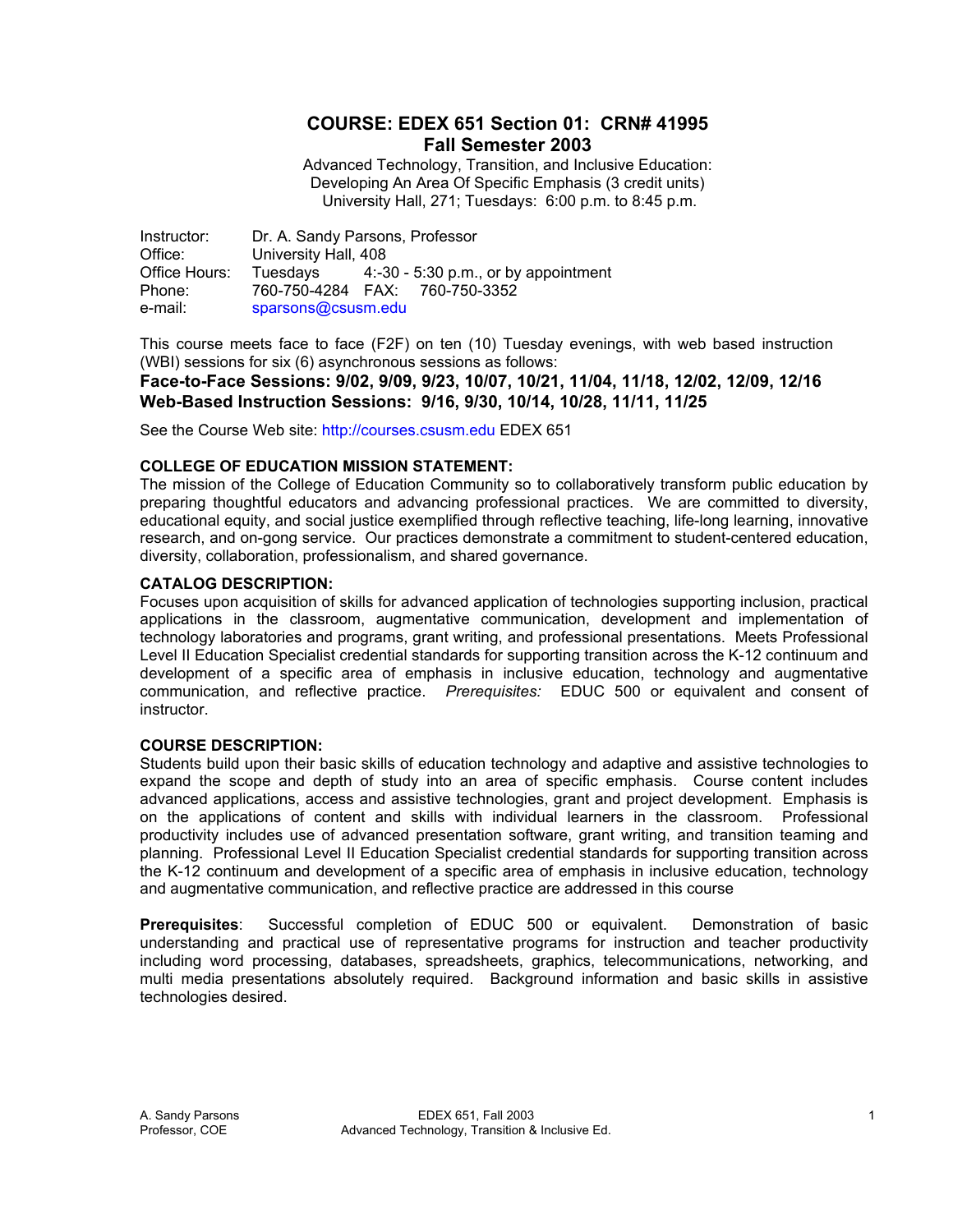The table below indicates the CTC Level II standards and levels of competence addressed by EDEX 661 and the level (i.e., knowledge, application) at which each standard is demonstrated.

Key to Table: (number indicates CTC standard addressed)<br>M/M/S = Common Mild/ Moderate and Moderate/Sev

= Common Mild/ Moderate and Moderate/Severe Education Specialist Competency

**M/M**= Mild/Moderate Education Specialist Competency

**M/S** = Moderate/Severe Education Specialist Competency<br>**K** = Competence at **knowledge** level

**K** = Competence at **knowledge** level<br> **A** = Competence at **application** level

 $=$  Competence at **application** level

#### **Table of CTC Level II Standards and Levels of Competence**

|                                                                                                                                                                                                                                                                   | M/M/S                                                                                                                                                                                                        | M/M/S                                                                                                                                                                                                                                                                                                                     | M/M/S                                                                  | M/M | M/M | M/S | M/S |                                                                                                                                                                                                                                                                  |
|-------------------------------------------------------------------------------------------------------------------------------------------------------------------------------------------------------------------------------------------------------------------|--------------------------------------------------------------------------------------------------------------------------------------------------------------------------------------------------------------|---------------------------------------------------------------------------------------------------------------------------------------------------------------------------------------------------------------------------------------------------------------------------------------------------------------------------|------------------------------------------------------------------------|-----|-----|-----|-----|------------------------------------------------------------------------------------------------------------------------------------------------------------------------------------------------------------------------------------------------------------------|
|                                                                                                                                                                                                                                                                   | 15                                                                                                                                                                                                           | 16                                                                                                                                                                                                                                                                                                                        | 17                                                                     | 18  | 20  | 18  | 19  |                                                                                                                                                                                                                                                                  |
|                                                                                                                                                                                                                                                                   | K/A                                                                                                                                                                                                          | K/A                                                                                                                                                                                                                                                                                                                       | K/A                                                                    | K/A | K/A | K/A | K/A |                                                                                                                                                                                                                                                                  |
| <b>Current and Emerging Research and Practices</b><br>15 M/M/S<br>Interpret, apply, disseminate current and emerging research, theories,<br>legislation, policies and practices.<br>Research the current professional literature in an area of specific emphasis. |                                                                                                                                                                                                              |                                                                                                                                                                                                                                                                                                                           |                                                                        |     |     |     |     |                                                                                                                                                                                                                                                                  |
| 16 M/M/S                                                                                                                                                                                                                                                          |                                                                                                                                                                                                              | <b>Transition and Transition Planning:</b><br>Collaboration with personnel from other educational and community agencies,<br>Successful planning for transition to vocational experiences,<br>Procurement of technologies to ease transition process,<br>Legislation supporting barrier free access through technologies. |                                                                        |     |     |     |     |                                                                                                                                                                                                                                                                  |
| 17 M/M/S                                                                                                                                                                                                                                                          |                                                                                                                                                                                                              | Development of Specific Area of Emphasis:<br>Opportunities to build upon foundations of Level I Education Specialist work,<br>Expanding scope and depth of study in specific content areas,<br>Develop expertise in performing specialized functions<br>(e.g. Technology, Transition, and Inclusive Education).           |                                                                        |     |     |     |     |                                                                                                                                                                                                                                                                  |
| 18 M/M/                                                                                                                                                                                                                                                           | <b>Assessment of Students</b><br>Assessment of verbal and non-verbal communicative competence for planning<br>Augmentative and Alternative Communication (AAC)<br><b>Technology Assessments and Planning</b> |                                                                                                                                                                                                                                                                                                                           |                                                                        |     |     |     |     |                                                                                                                                                                                                                                                                  |
| 20 M/M                                                                                                                                                                                                                                                            |                                                                                                                                                                                                              | <b>Collaboration and Consultation</b><br>Develop skills in communication, collaboration and consultation for serving<br>in a coordination function throughout the education placements of students.<br>Interdisciplinary teaming for planning transition across K-12 Curriculum.                                          |                                                                        |     |     |     |     |                                                                                                                                                                                                                                                                  |
| 18 M/S                                                                                                                                                                                                                                                            |                                                                                                                                                                                                              | <b>Advanced Communication Skills:</b><br>Demonstrates effective communication skills for networking and collaborating.<br>Team building and facilitation for transition,<br>Team building and planning for infusion of technologies for curriculum support,<br>Development of professional presentations.                 |                                                                        |     |     |     |     |                                                                                                                                                                                                                                                                  |
| 19 M/S                                                                                                                                                                                                                                                            |                                                                                                                                                                                                              | Leadership and Management Skills:                                                                                                                                                                                                                                                                                         | Involvement in site-based decisions, restructuring and reform efforts. |     |     |     |     | Demonstrates ability to work effectively within integrated service delivery models,<br>Participates in school restructuring and reform efforts to impact systems change.<br>Including students with mild/moderate/severe disabilities through use of technology. |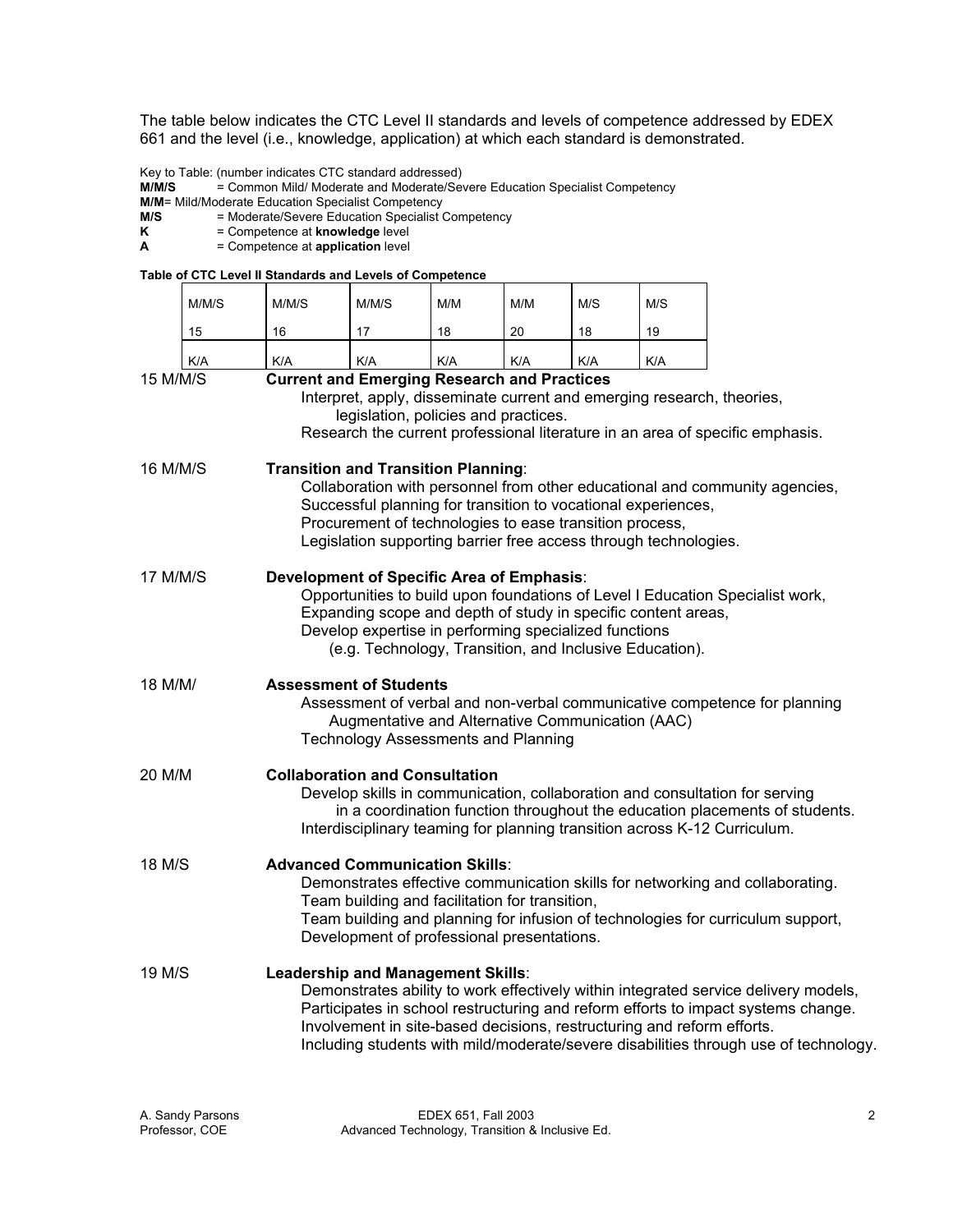#### **REQUIRED MATERIALS:**

 Parsons, S. (2003) *Advanced Technology, Transition, and Inclusive Education: Developing An Area Of Specific Emphasis* **Bound Reader.** 

 American Psychological Association. (1995). *Publication manual of the American psychological association, fourth edition.* American Psychological Association, Washington, CD.

Print Card for the printer in UH 271

CR ROM RW, USB drive or Zip Disk for bringing documents into class for power point presentation and document sharing.

#### **PERFORMANCE GOALS**

Student will:

- 1. demonstrate knowledge on current laws, policies, regulations, and funding sources for including technologies,
- 2. develop skills in the design of grant proposals including response to RFPs (Request for Proposal), basic planning, budgeting, writing grant proposals, and managing implementation of projects,
- 3. develop skills and practice in developing professional presentations using advanced software applications,
- 4. acquire a knowledge base and skills in facilitating transition across the K-12 continuum (preschool to elementary, elementary to middle school, middle to high school, high school to post-school work, educational, and community experience),
- 5 acquire knowledge and skills in the use of advanced technologies (hardware and software) with learners with diverse learning styles,
- 6 demonstrate knowledge of the application of augmentative and alternative communication (AAC) systems including nonsymbolic modes of communication (gestures, vocalizations, eye gaze, body language and sign-symbol systems),
- 7. presentation of grants, projects, and research to classmates in professional workshop format,
- 8. engage in problem solving and futures planning of including individuals with special learning needs and supported included instruction through the use of technologies.

#### **Professional and Administrative Requirements**

- 1. Attend all class sessions. Please call the instructor when you are unable to attend class or if you must be late. It is the policy of the CSUSM College of Education that any student who misses 20% or more of class time, field experiences, or class sessions may not receive a passing grade for the course.
- 2. Use "Person-first" language (e.g., "Student with Down Syndrome" rather than "Down Syndrome student") must be used throughout all written and oral assignments and discussions.
- 3. Word-process all written documents. **Keep a copy of all of your work**. Proof of completion of all assignments is the responsibility of the student. Keep these records until you have received your grade. Also, you will want these copies for your records and for potential future use as professional portfolio entries.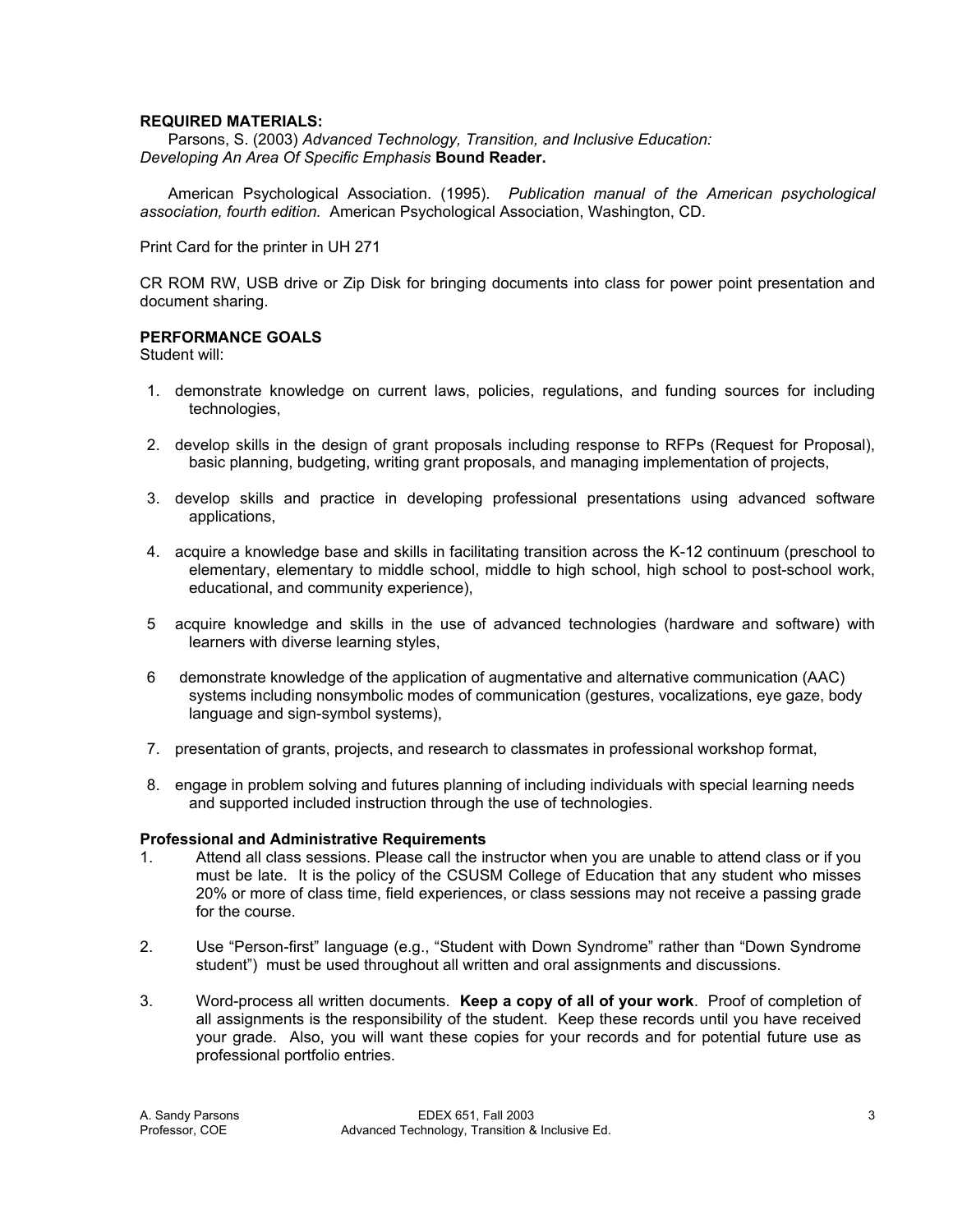- 4. Complete and hand in all assignments and WBI work on the due dates for full credit. If you have extraordinary circumstances that impact completion of your assignments, please inform the instructor(s). Any time that you have questions or concerns, please contact the instructor(s) immediately.
- 5. Participate in class discussions and group activities and demonstrate positive interpersonal skills with classmates and guests. Participation points are assigned on the basis of participation, collegiality, collaborative effort, respect for the equipment and lab environment, and professionalism in interactions with fellow students and the instructors and guest lecturers.
- 6. Responsibility for obtaining handouts is that of the student. If you are to miss class, be sure to select a class "buddy" to ensure that you receive handouts and information when you must miss class. You may wish to have the following: Buddy: Telephone, e-mail address, Fax number.
- 7. The points for all late work will be reduced. Unless arrangements have been made with the instructor, absolutely **no work will be accepted one week past the due date on the syllabus**.
- 8. The UH 271 lab has been newly refreshed with Macintosh G4 computers with beautiful new flat screen monitors. **THERE MUST BE ABSOLUTELY NO FOOD OR DRINK BROUGHT INTO THIS LAB!!! There will be participation point deductions for each breach of this policy. Thank you for your consideration**.

#### **Grading Scale (in percentages):**

| А  | $93-100%$  | А-   | $90-92%$ |
|----|------------|------|----------|
| B+ | $87 - 89%$ |      | 83-86%   |
| в- | $80 - 82%$ | $C+$ | 77-79%   |

## **GRADING RUBRICS:**

#### **Criteria for Grading Student Performance in this Course:**

- A (Excellent): Performance at the highest level, showing sustained excellence in meeting all course objectives and requirements and exhibiting an unusual degree of intellectual initiative.
- B (Good): Performance at a high level, showing consistent and effective achievement in meeting course objectives and requirements.
- C (Satisfactory): Performance at an adequate level, meeting the basic objectives and requirements of the course.

#### **NOTE: The minimum acceptable grade for a course in the sequence of professional education courses is C+, and a B average must be maintained.**

## **Criteria for Grading Assignments:**

A (93%) Outstanding work on assignment, excellent syntheses of information and experiences, great insight and application, and excellent writing,

B (83%) Completion of assignment in good form with good syntheses and application of information and experiences, writing is good,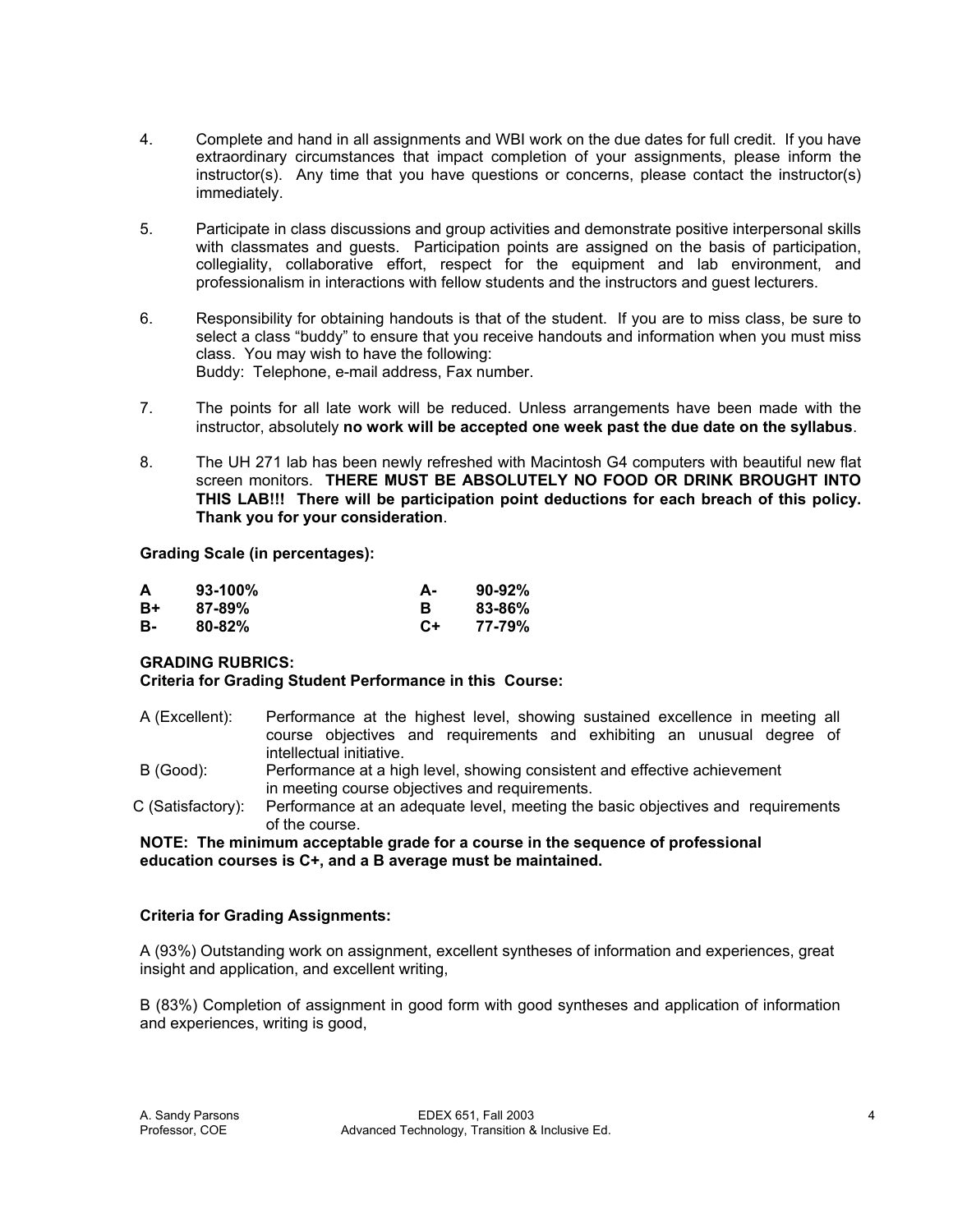C (73%) Completion of assignment, adequate effort, adequate synthesis of information and application of information and experiences, writing is adequate.

## **SCHOLASTIC REQUIREMENTS:**

| 100 |                                                                            |
|-----|----------------------------------------------------------------------------|
|     | 100                                                                        |
| 100 |                                                                            |
| 110 |                                                                            |
|     |                                                                            |
| 410 |                                                                            |
|     | <b>Points</b><br>Posting responses to the postings of others $(6X05 = 30)$ |

**Please note the College of Education Attendance policy stated on the first page of this syllabus.** The CSUSM College of Education, which has an attendance policy that mandates a minimum attendance of 80% of face-to-face class sessions, requires these guidelines. Please inform your instructors in advance of any extenuating attendance circumstances.

#### **Participation:**

Regular, punctual attendance it is critical and expected in the teaching profession. Because this class is participatory in nature, the experiences and discussions are difficult to recreate. To reinforce our commitment to developing interpersonal skills, students are expected to arrive on time; return from break on time; stay for all of the class; and fully participate and cooperate with classmates, instructors, and guests. A class participant who arrives late, departs early, or engages a "noncollaborative" behavior will receive less than the maximum points for that given class session.

#### **Criteria for Grading Participation**:

Participation points will be assigned on the following criteria:

collaborative cooperation in all labs, classes, and group assignments;

enthusiasm for the content and activities;

respect for the speakers;

patience and flexibility with the technology;

appropriate use of the lab, hardware and software,

respect for the lab environment and equipment, e.g. absolutely not food or drink in the lab.

## **Web Based Components of Course: 110 points\***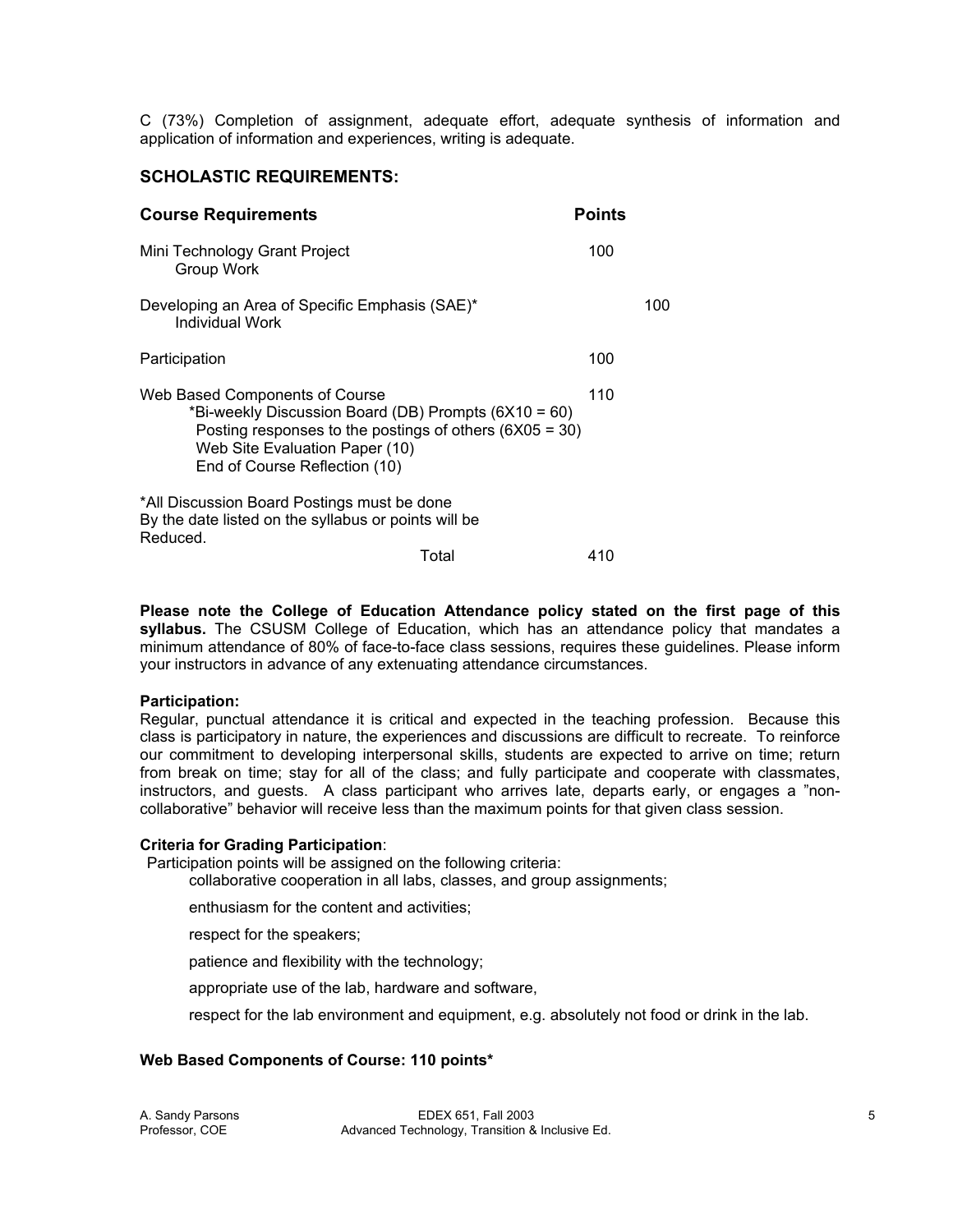Check the Announcement bock in the course home page each week for directions.

There will be a series of DB prompts for your reflection and response.

 **Web Site Evaluation Paper (10 points) WBI discussion board prompts (6 weeks X 10 = 60) Response to the prompts of others: (6 weeks X 5 = 30)** 

 **Reflection on the course (10 points)** 

\* The due dates for all postings are listed on the class schedule. Late postings will received a reduction in points.

Criteria for Grading Discussion Board (DB) Postings:

Post your response to the Discussion Board Prompts at the beginning of the week In which they are required.

Read the postings of your colleagues (towards the middle to end of that week) and post

responses to the posting of others as indicated in the Professor's prompts. Be sure your responses are well thought out prior to writing your posting.

Be sure to post your all responses by the due date on the syllabus.

You may wish to compose off line, and copy and paste your response into the DB.

Use person first language.

Respect the opinions of others, and respond collegially.